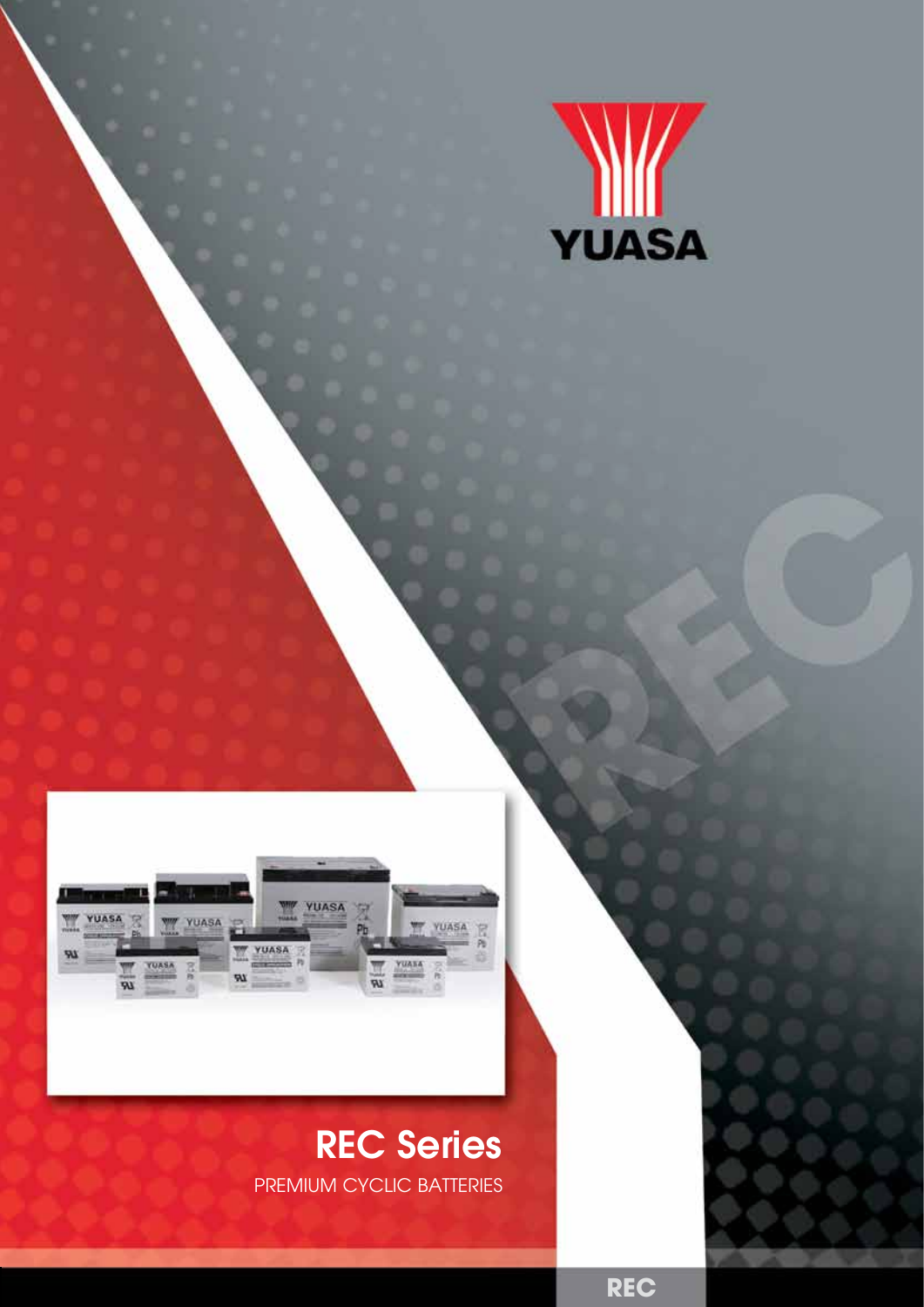### REC PREMIUM CYCLIC

The REC range of batteries for cyclic applications, including Golf and Mobility. The low maintenance and valve regulated construction combine with heavy duty plates and innovative separator systems to make the REC range a premium high reliability cyclic battery.

#### FEATURES

- Double the cyclic life of conventional VRLA batteries.
- Electrolyte suspension AGM technology ensures no free electrolyte.
- Lead calcium grids for extended life.
- Multipurpose: float or cyclic use.
- Long shelf life.

#### Layouts

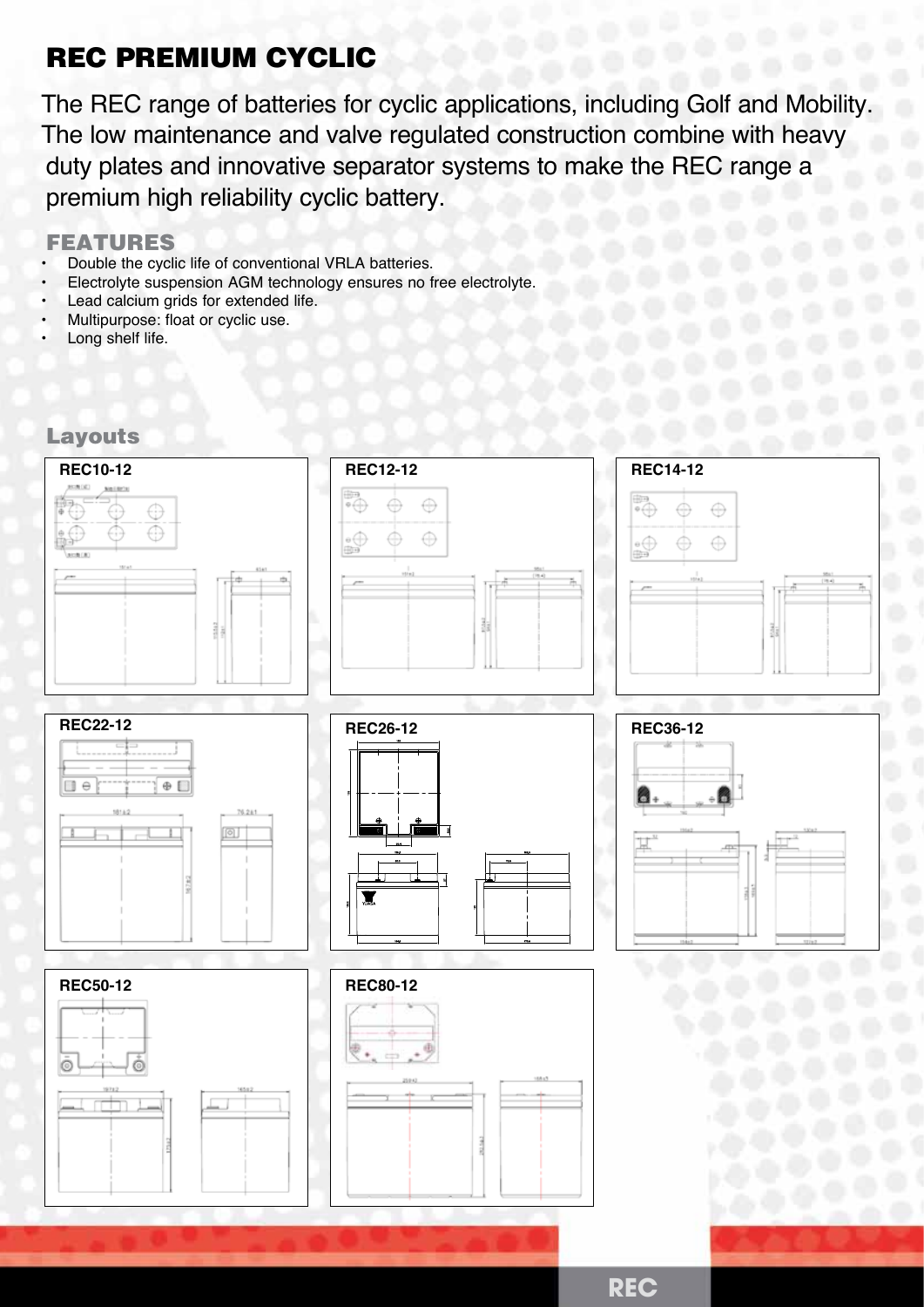|  | <b>General Specifications</b> |  |
|--|-------------------------------|--|
|  |                               |  |

| <b>Specifications</b>                                                    | <b>REC10-12</b>    | <b>REC12-12</b>         | <b>REC14-12</b>    | <b>REC22-12B</b>                          | <b>REC26-12</b>    | <b>REC36-12</b>    | <b>REC50-12</b>    | <b>REC80-12</b>     |
|--------------------------------------------------------------------------|--------------------|-------------------------|--------------------|-------------------------------------------|--------------------|--------------------|--------------------|---------------------|
| Nominal voltage (V)                                                      | 12                 | 12                      | 12                 | 12                                        | 12                 | 12                 | 12                 | 12 <sup>2</sup>     |
| 20-hr rate Capacity to 1.75VPC at                                        |                    |                         |                    |                                           |                    |                    |                    |                     |
| $20^{\circ}$ C (Ah)                                                      | 10.00              | 12.00                   | 13.00              | 22.00                                     | 26.00              | 36.00              | 50.00              | 80.00               |
| 10-hr rate Capacity to 1.75VPC at                                        | 9.30               | 11.60                   | 11.90              | 19.70                                     | 23.50              | 32.00              | 40.00              | 74.00               |
| $20^{\circ}$ C (Ah)                                                      |                    |                         |                    |                                           |                    |                    |                    |                     |
| <b>Dimensions:</b>                                                       |                    |                         |                    |                                           |                    |                    |                    |                     |
| Length (mm)                                                              | $151 (\pm 1)$      | 151 $(\pm 1)$           | 151 $(\pm 1)$      | 181 $(±2)$                                | 166 $(\pm 1)$      | 196 $(\pm 2)$      | 197 $(\pm 2)$      | 259 $(\pm 3)$       |
| Width (mm)                                                               |                    |                         | 98 $(\pm 1)$       | 76.2 $(\pm 1)$                            | $175 (\pm 1)$      |                    |                    | 168 $(\pm 3)$       |
|                                                                          | 65 $(\pm 1)$       | 98 $(\pm 1)$            |                    |                                           |                    | 130 $(\pm 2)$      | 165 $(\pm 2)$      |                     |
| Height Overall (mm)                                                      | 115.5 $(\pm 2)$    | $97.5 (\pm 2)$          | $97.5 (\pm 2)$     | 167 $(\pm 2)$                             | 125 $(\pm 2)$      | 169 $(\pm 3)$      | 175(.12)           | $212.5$ ( $\pm 3$ ) |
| Mass (typical) (Kg)                                                      | 3.20               | 4.20                    | 4.20               | 6.20                                      | 9.00               | 11.20              | 15.30              | 27.00               |
| <b>Battery Terminal Type</b>                                             |                    |                         |                    |                                           |                    |                    |                    |                     |
| Female threaded terminal                                                 | N/A                | N/A                     | N/A                | N/A                                       | M <sub>5</sub>     | M <sub>5</sub>     | M5                 | M6                  |
| Faston (mm)                                                              | 6.35               | 6.35                    | 6.35               | N/A                                       | N/A                | N/A                | N/A                | N/A                 |
| <b>Bolt terminal</b>                                                     | N/A                | N/A                     | N/A                | M5                                        | N/A                | N/A                | N/A                | N/A                 |
| m<br>Torque (Nm)                                                         | N/A                | N/A                     | N/A                | $2.0 - 3.0$                               | $2.0 - 3.0$        | $2.0 - 3.0$        | $2.0 - 3.0$        | $3.9 - 5.4$         |
|                                                                          |                    |                         |                    |                                           |                    |                    |                    |                     |
| <b>Operating Temperature</b>                                             |                    |                         |                    |                                           |                    |                    |                    |                     |
| Range                                                                    | $-15^{\circ}$ C to | $-15^{\circ}$ C to      | $-15^{\circ}$ C to | $-15^{\circ}$ C to                        | $-15^{\circ}$ C to | $-15^{\circ}$ C to | $-15^{\circ}$ C to | $-15^{\circ}$ C to  |
| Storage                                                                  | $+50^{\circ}$ C    | $+50^{\circ}$ C         | $+50^{\circ}$ C    | $+50^{\circ}$ C                           | $+50^{\circ}$ C    | $+50^{\circ}$ C    | $+50^{\circ}$ C    | $+50^{\circ}$ C     |
|                                                                          | $0^{\circ}$ C to   | 0°C to                  | $0^{\circ}$ C to   | $0^{\circ}$ C to                          | $0^{\circ}$ C to   | $0^{\circ}$ C to   | $0^{\circ}$ C to   | $0^{\circ}$ C to    |
| Charge                                                                   | $+40^{\circ}$ C    | $+40^{\circ}$ C         | $+40^{\circ}$ C    | $+40^{\circ}$ C                           | $+40^{\circ}$ C    | $+40^{\circ}$ C    | $+40^{\circ}$ C    | $+40^{\circ}$ C     |
| ۰<br>Discharge                                                           | $-15^{\circ}$ C to | $-15^{\circ}$ C to      | $-15^{\circ}$ C to | $-15^{\circ}$ C to                        | $-15^{\circ}$ C to | $-15^{\circ}$ C to | $-15^{\circ}$ C to | $-15^{\circ}$ C to  |
|                                                                          | $+40^{\circ}$ C    | $+40^{\circ}$ C         | $+40^{\circ}$ C    | $+40^{\circ}$ C                           | $+40^{\circ}$ C    | $+40^{\circ}$ C    | $+40^{\circ}$ C    | $+40^{\circ}$ C     |
| <b>Storage</b>                                                           |                    |                         |                    |                                           |                    |                    |                    |                     |
| Capacity loss per month                                                  |                    |                         |                    |                                           |                    |                    | ×                  |                     |
| at $20^{\circ}$ C (approx)                                               | 3%                 | 3%                      | 3%                 | 3%                                        | 3%                 | 3%                 | 3%                 | 3%                  |
|                                                                          |                    |                         |                    |                                           |                    |                    |                    |                     |
| <b>Case Material</b>                                                     |                    |                         |                    |                                           | <b>ABS</b>         | <b>ABS</b>         | <b>ABS</b>         | <b>ABS</b>          |
| Standard                                                                 | ABS<br>(UL94:HB)   | <b>ABS</b><br>(UL94:HB) | ABS<br>(UL94:HB)   | ABS<br>(UL94:HB)                          | (UL94:HB)          | (UL94:HB)          | (UL94:HB)          | (UL94:HB)           |
|                                                                          |                    |                         |                    |                                           |                    |                    |                    |                     |
| <b>Charge Voltage</b>                                                    |                    |                         |                    |                                           |                    |                    |                    |                     |
| Float charge voltage at 20°C (V)                                         | 13.65 $(\pm 1\%)$  | 13.65 $(\pm 1\%)$       | 13.65 $(\pm 1\%)$  | 13.65 $(\pm 1\%)$                         | $13.65 (\pm 1\%)$  | 13.65 $(\pm 1\%)$  | 13.65 $(\pm 1\%)$  | 13.65 $(\pm 1\%)$   |
|                                                                          | $2.275$ (±1%)      | $2.275$ (±1%)           | $2.275$ (±1%)      | $2.275 \ (\pm 1\%)$                       | $2.275 (\pm 1\%)$  | $2.275$ (±1%)      | 2.275 $(\pm 1\%)$  | $2.275 (\pm 1\%)$   |
| Float Charge voltage temperature                                         |                    |                         |                    |                                           |                    |                    | ٠                  |                     |
| correction factor for variations from<br>the standard 20°C. (mV/cell/°C) | $-3$<br>26         | $-3$                    | $-3$               | $-3$                                      | $-3$               | $-3$               | $-3$               | $-3$                |
|                                                                          |                    |                         |                    |                                           |                    | 14.52 $(\pm 3\%)$  |                    |                     |
| Cyclic (or Boost) charge                                                 | 14.52 (±3%)        | 14.52 $(\pm 3\%)$       | 14.52 $(\pm 3\%)$  | 14.52 $(\pm 3\%)$                         | 14.52 $(\pm 3\%)$  |                    | 14.52 $(\pm 3\%)$  | 14.52 $(\pm 3\%)$   |
| at $20^{\circ}$ C (V)                                                    | $2.42 \ (\pm 3\%)$ | $2.42 \ (\pm 3\%)$      | $2.42 \ (\pm 3\%)$ | $2.42 \ (\pm 3\%)$                        | $2.42 \ (\pm 3\%)$ | $2.42 \ (\pm 3\%)$ | $2.42 \ (\pm 3\%)$ | $2.42 \ (\pm 3\%)$  |
| Cyclic Charge voltage temperature                                        |                    |                         | $-4$               | $\mathcal{L}_{\mathcal{P}}^{\mathcal{P}}$ |                    | ш<br>$-4$          |                    |                     |
| correction factor for variations from                                    | -4                 |                         |                    | -4                                        | $-4$               |                    | -4                 | $-4$                |
| the standard 20°C (mV/cell/°C)                                           |                    |                         |                    |                                           |                    | ٠                  |                    |                     |
| <b>Charge Current</b>                                                    |                    |                         |                    |                                           |                    |                    |                    |                     |
| Float charge current limit (A)                                           | 2.50               | 3.00                    | 3.25               | 5.50                                      | 6.50               | 9.00               | 12.50<br>٠         | 20.00               |
| Cyclic (or Boost) charge current                                         |                    |                         |                    |                                           |                    |                    |                    |                     |
| limit(A)                                                                 | 2.50               | 3.00                    | 3.25               | 5.50                                      | 6.50               | 9.00               | 12.50              | 20.00               |
|                                                                          |                    |                         |                    |                                           |                    |                    |                    |                     |
| <b>Maximum Discharge Current</b>                                         |                    |                         |                    |                                           |                    |                    |                    |                     |
| 5 seconds                                                                | 150                | 180                     | 195                | 330                                       | 330                | 360                | 400                | 480                 |
| 1 minute                                                                 | $70\,$             | 70                      | 70                 | 140                                       | 140                | 140                | 185                | 310                 |
| <b>Impedance</b>                                                         |                    |                         |                    |                                           |                    |                    |                    |                     |
|                                                                          |                    |                         |                    |                                           |                    |                    |                    |                     |